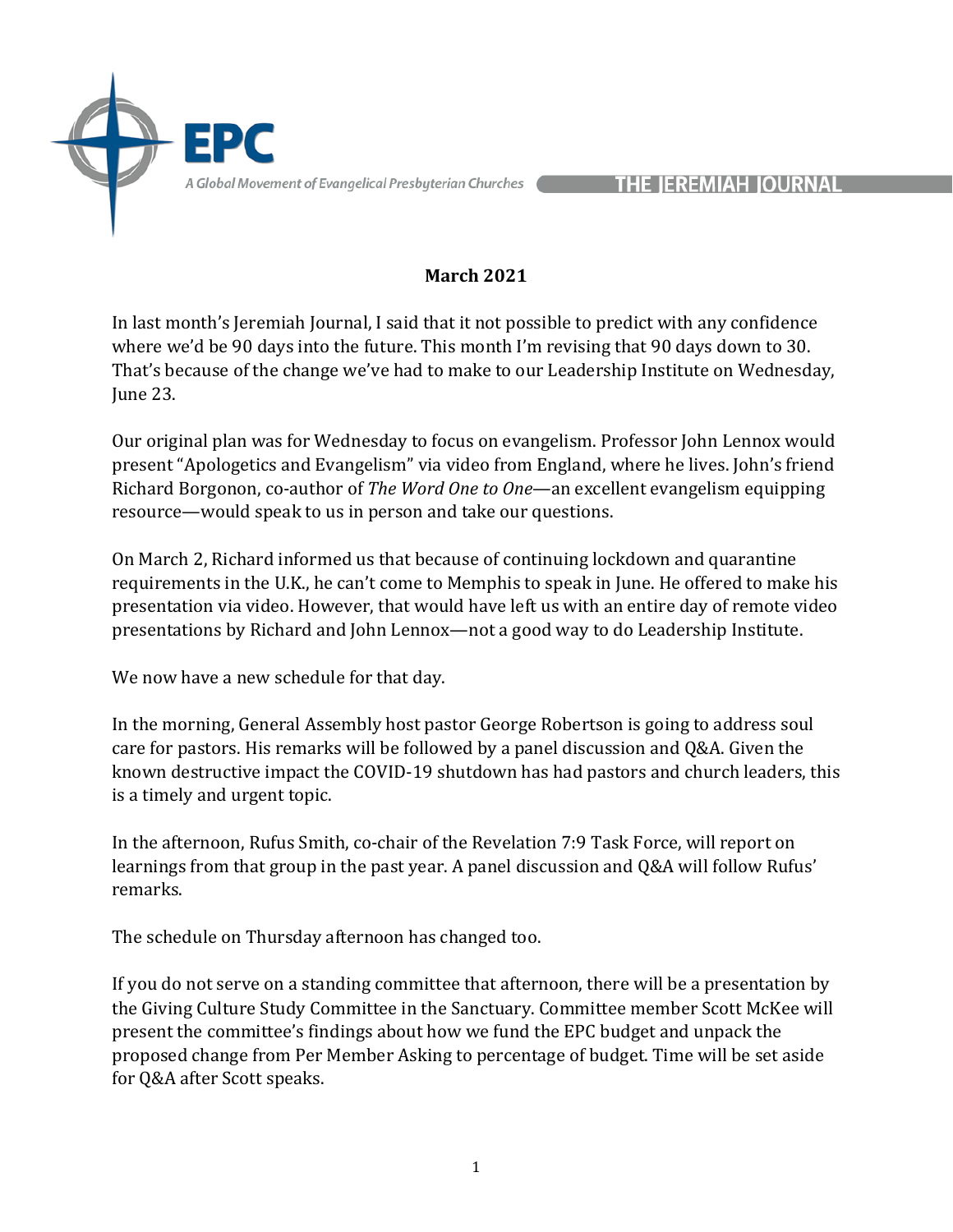

## HE IEREMIAH IOURNAL

As we respond to these changes, we've concluded that now more than ever we need to stay flexible, even as the trend lines for this pandemic continue to improve.

For this reason, the final change I have for you this month is that online registration for General Assembly has been pushed back from April 1 to April 15. This is being done to give you additional time to decide whether you'll attend this year's GA in person or virtually.

As these changes continue and we adjust, I'm reminded of what is unchangeable, and that is our God. His perfection, holiness, grace, and love remain unchanged. He is not surprised by these changes at all. He's sovereign Lord—Lord of the universe, Lord of His church, and yes, Lord of our lives. He's working His plan and it will be accomplished!

Thank you, God bless you, and remember: He is risen!